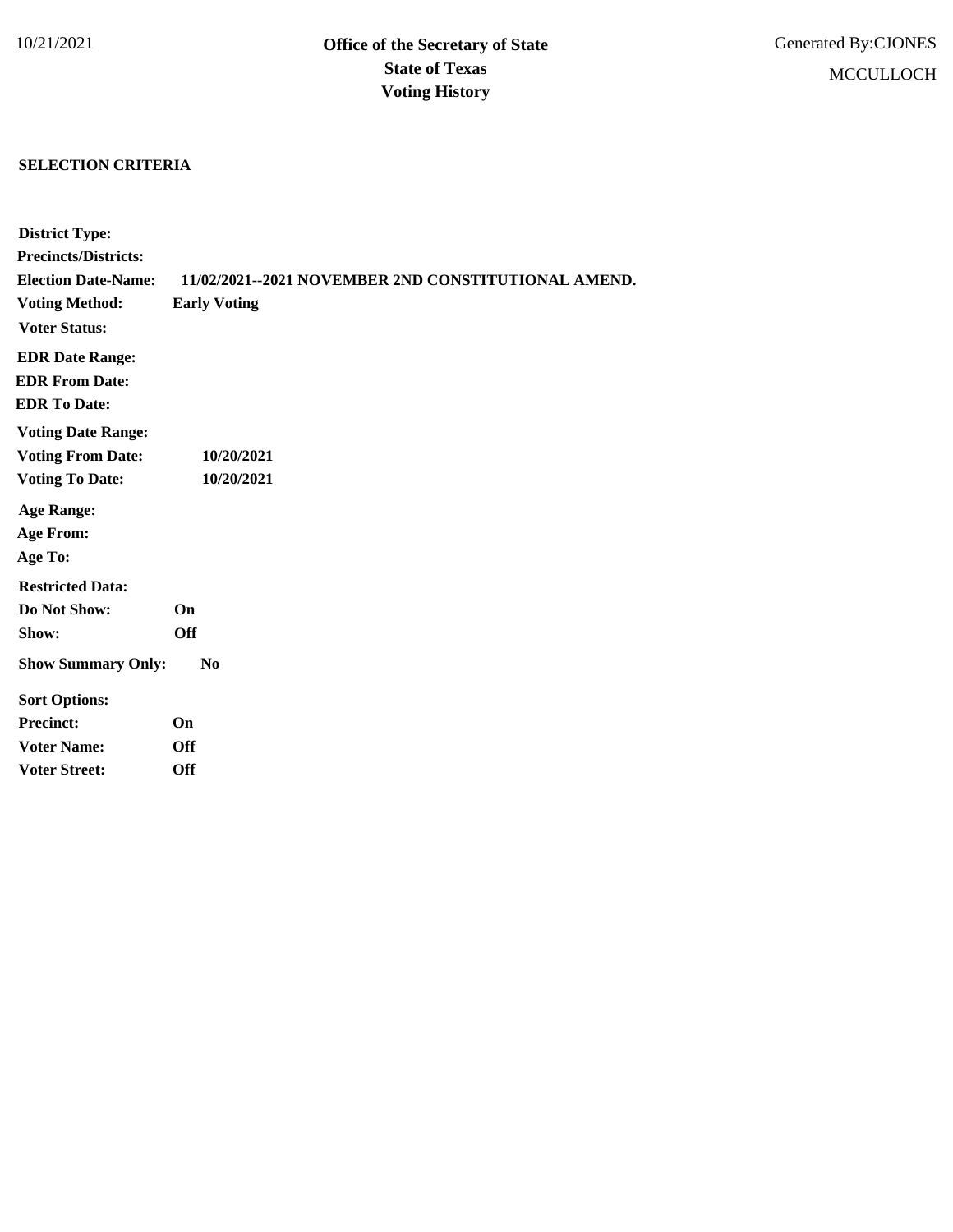| Precinc | VUID           | <b>EDR</b>                                 |        | Voter Voter Name | <b>DOB</b>             | Current | Residence         | Mailing Address                             |
|---------|----------------|--------------------------------------------|--------|------------------|------------------------|---------|-------------------|---------------------------------------------|
| t       |                |                                            | Status |                  |                        | County  | Address           |                                             |
| 201     |                | $1003366031$ 03/01/1976 $\frac{1}{100}$    |        | F. G             | RODDIE,BILLI10/22/1947 | 160     | 322 PR 640        | 322 PR 640<br>BRADY TX 76825 BRADY TX 76825 |
|         | Election Name: | 2021 NOVEMBER 2ND<br>CONSTITUTIONAL AMEND. |        |                  | Ballot Style: BS2      |         | Voting Method: EV |                                             |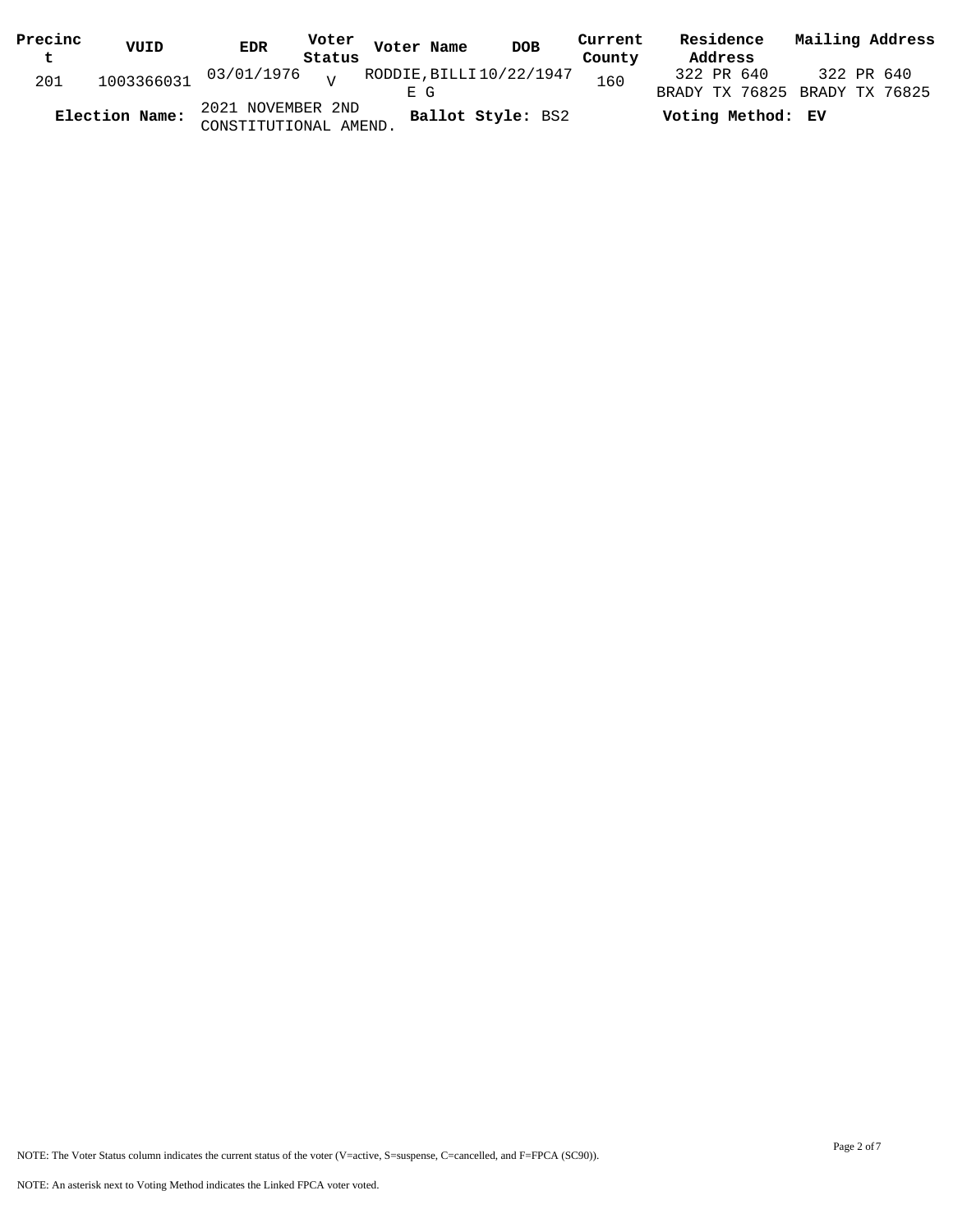| Precinc | VUID           | EDR                   | Voter  | Voter Name              | <b>DOB</b>        | Current | Residence                      | Mailing Address |  |
|---------|----------------|-----------------------|--------|-------------------------|-------------------|---------|--------------------------------|-----------------|--|
| t       |                |                       | Status |                         |                   | County  | Address                        |                 |  |
| 301     | 1006623981     | 04/09/2009            | $\tau$ | WHITE, LYNNE 01/03/1948 |                   | 160     | 163 EAST CR 418 PO BOX 1190    |                 |  |
|         |                |                       |        | VANORDEN                |                   |         | BRADY TX 76825 BRADY TX 76825- |                 |  |
|         |                |                       |        |                         |                   |         |                                | 1190            |  |
|         | Election Name: | 2021 NOVEMBER 2ND     |        |                         | Ballot Style: BS2 |         | Voting Method: EV              |                 |  |
|         |                | CONSTITUTIONAL AMEND. |        |                         |                   |         |                                |                 |  |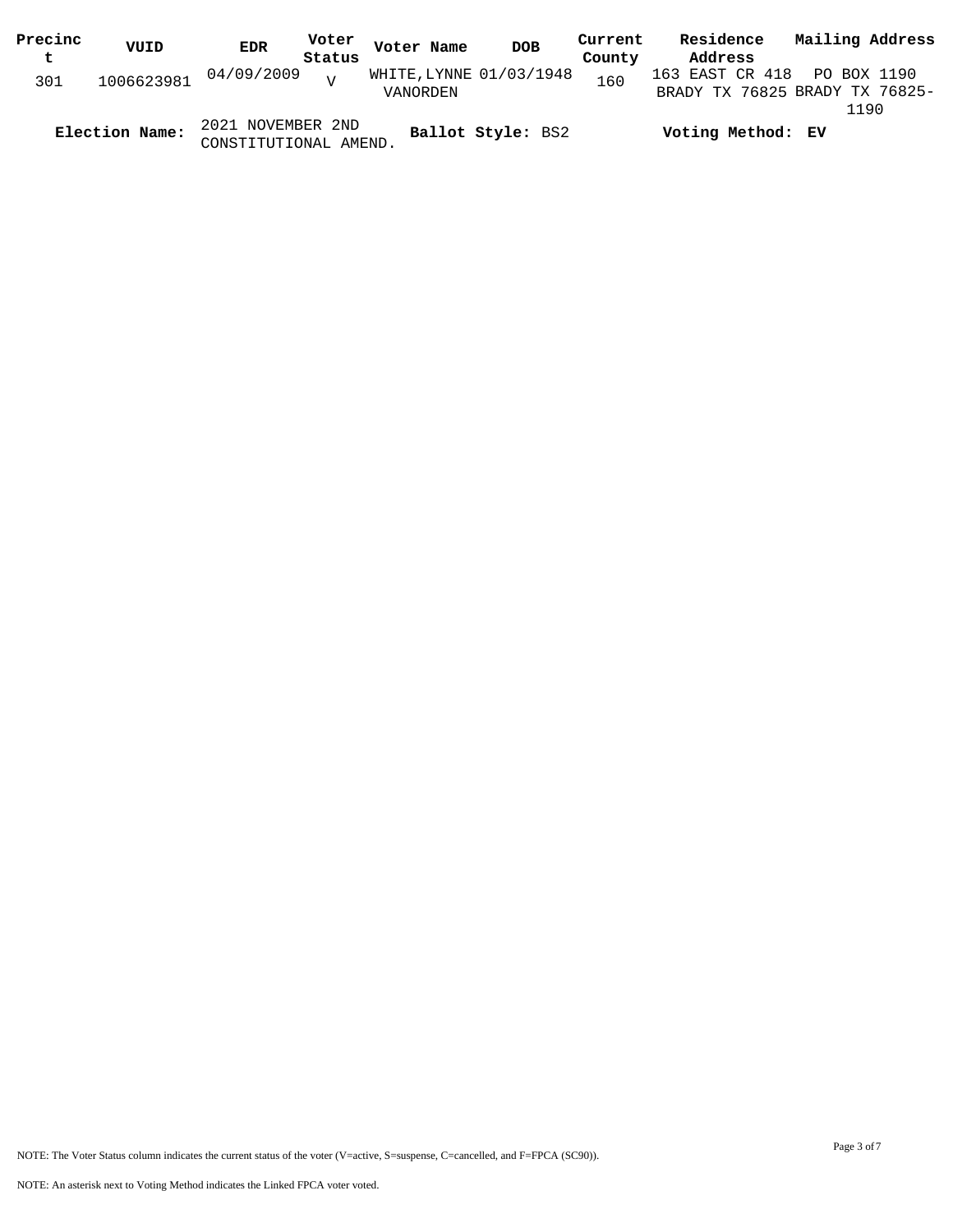| Precinc | VUID           | <b>EDR</b>                                 | Voter Voter Name | DOB                   | Current | Residence                    | Mailing Address               |
|---------|----------------|--------------------------------------------|------------------|-----------------------|---------|------------------------------|-------------------------------|
| t       |                | Status                                     |                  |                       | County  | Address                      |                               |
| 302     |                | $1003370921$ $01/31/1979$ $V$              | WILLIAMS         | DAY, BETZY 03/22/1948 | 160     | 365 WEST CR 418 365 W CR 418 | BRADY TX 76825 BRADY TX 76825 |
|         | Election Name: | 2021 NOVEMBER 2ND<br>CONSTITUTIONAL AMEND. |                  | Ballot Style: BS2     |         | Voting Method: EV            |                               |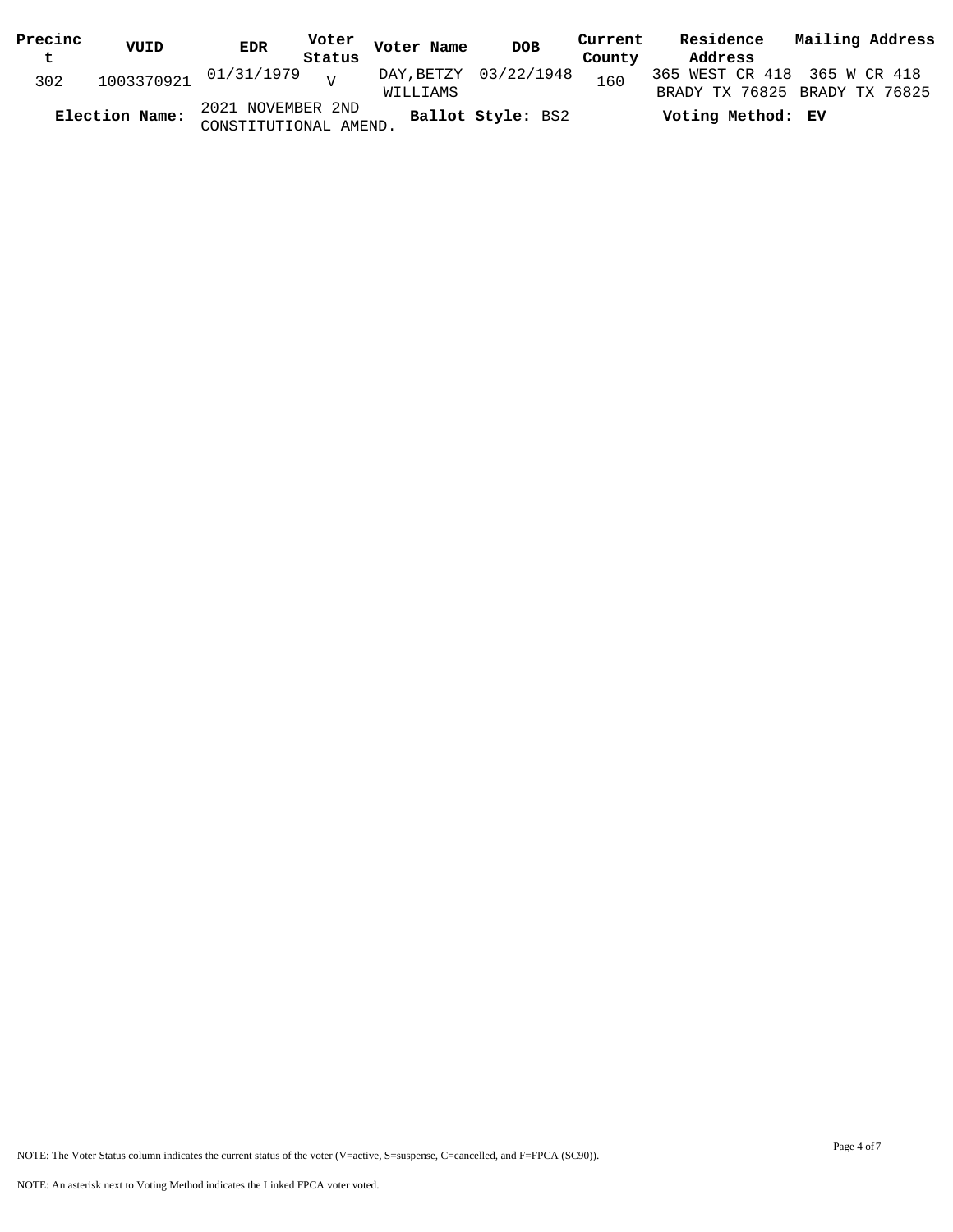| Precinc     | VUID           | <b>EDR</b>                                 |        | Voter Voter Name | DOB                     | Current | Residence                                   | Mailing Address |
|-------------|----------------|--------------------------------------------|--------|------------------|-------------------------|---------|---------------------------------------------|-----------------|
| $\mathbf t$ |                |                                            | Status |                  |                         | County  | Address                                     |                 |
| 401         |                | 1003377798 03/03/1980 <sub>V</sub>         |        |                  | BROWN, DAVID 01/31/1942 | 160     | 584 CR 405<br>BRADY TX 76825 BRADY TX 76825 | 584 CR 405      |
|             | Election Name: | 2021 NOVEMBER 2ND<br>CONSTITUTIONAL AMEND. |        |                  | Ballot Style: BS2       |         | Voting Method: EV                           |                 |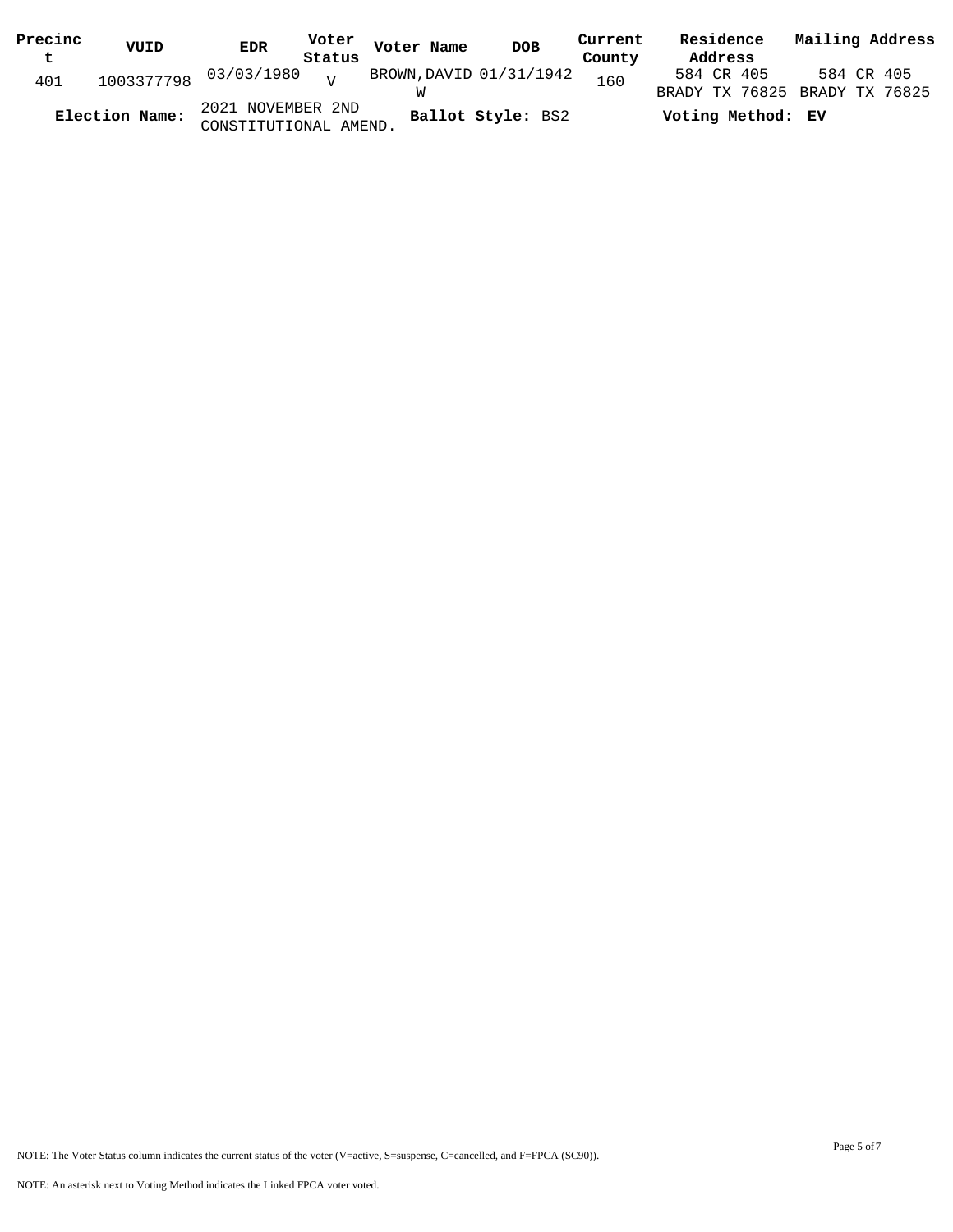| Precinc | VUID           | <b>EDR</b>                                 | Voter  | Voter Name                  | <b>DOB</b>        | Current | Residence                                   | Mailing Address                        |
|---------|----------------|--------------------------------------------|--------|-----------------------------|-------------------|---------|---------------------------------------------|----------------------------------------|
| t       |                |                                            | Status |                             |                   | County  | Address                                     |                                        |
| 402     | 1006749555     | 02/15/2020                                 | $\tau$ | MOHR<br>JR,JACOB<br>WILLIAM | 11/21/1942        | 160     | 5135 EAST CR<br>418<br>ROCHELLE TX<br>76872 | PO BOX 34<br>ROCHELLE TX<br>76872-0034 |
|         | Election Name: | 2021 NOVEMBER 2ND<br>CONSTITUTIONAL AMEND. |        |                             | Ballot Style: BS2 |         | Voting Method: EV                           |                                        |